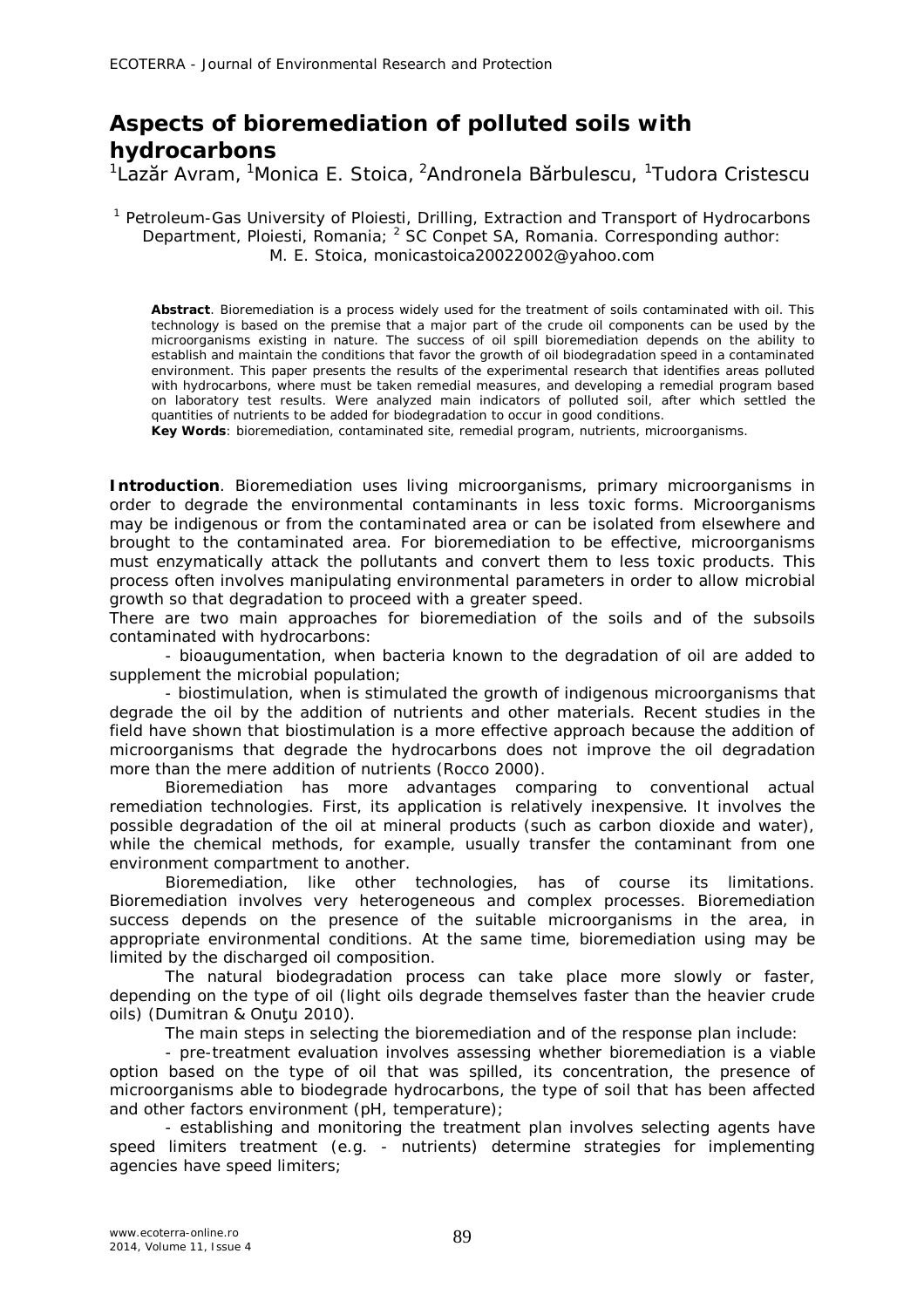- evaluation and completion of treatment; after treatment is implemented according to plan, assess the effectiveness of treatment and to determine its endpoint is based on the analysis.

Bioremediation can be applied in-situ or ex-situ. In-situ techniques are defined as those that are applied to the soil pollution place with minimal disturbance. Ex-situ techniques are applied to the soil that has been removed from the pollution area by excavation (Pătraşcu et al 2008).

Factors to be taken into account when deciding on the type of soil remediation include: type of oil; total concentration of petroleum hydrocarbons in the soil; salinity; the existence of a microbial population capable of degrading the pollutants; soil type; pollution age; the pH; temperature; humidity; nutrients; the presence of oxygen; microelements.

Microbial growth and activity are affected by pH, temperature and humidity. Although microorganisms were isolated also in extreme conditions, most of them optimally grow in a narrow field, so that it is important to achieve optimal conditions (Stoica et al 2014).Thus, if the soil is too acidic, it is possible pH increase by the addition of lime.

Temperature affects the rate of biochemical reactions, for many of the sere actions, the rate doubles at every temperature increase with  $10^{\circ}$ C. However, above a certain temperature, the cells die.

Available water is essential for all living organisms, irrigation being necessary to achieve an optimum level of moisture.

The amount of available oxygen shall determine if the system is aerobic or anaerobic. Hydrocarbons are easily degraded under aerobic conditions. Increasing the oxygen quantity in the soil is possible by plowing or air blowing (Riser-Roberts 1998).

Soil structure controls the efficiency of air supply, water and nutrients. In order to improve soil structure can be applied materials such as straw or sawdust. A less permeable soil may prevent the transport of water, nutrients and oxygen.

**Material and method**. The objectives of this study are to identify areas contaminated with petroleum products where remedial action must be taken and to develop a remedial program based on the laboratory test results.

Experiments aimed to highlight the effect of microorganisms to decontaminated soils polluted with oil products and also the time shortening for achieving the bioremediation process by adding nutrients, water, surfactant, gypsum, microelements in well established amounts.

Contamination has been occurred with a single type of oil and affected a forest area and a plum orchard.

From each point of the contaminated area has been taken a composed sample of soil (consisting of several single samples) and a sample of crude oil, resulting four samples (Table 1).

Table 1

| Ord. No. | Soil sample name     | Contaminant oil sample name |
|----------|----------------------|-----------------------------|
|          | Soil A, forest land  | oil a                       |
|          | Soil B, forest land  | oil a                       |
|          | Soil C, forest land  | oil a                       |
|          | Soil D, plum orchard | oil a                       |

The code of the soil samples that were taken

The soil samples have been analyzed for several parameters determination. On the extract of saturated paste the following tests were conducted: pH, electric conductivity, Na, Ca, Mg, sodium adsorption ratio (SAR) particles TGR, CI,  $SO_4^2$ , TPH-IR (total petroleum hydrocarbons), Simdist Analysis on the soil extract, determination of the content of clay, determining the number of bacteria, determination of the available trace elements content (Cu, Zn, Fe, Mn).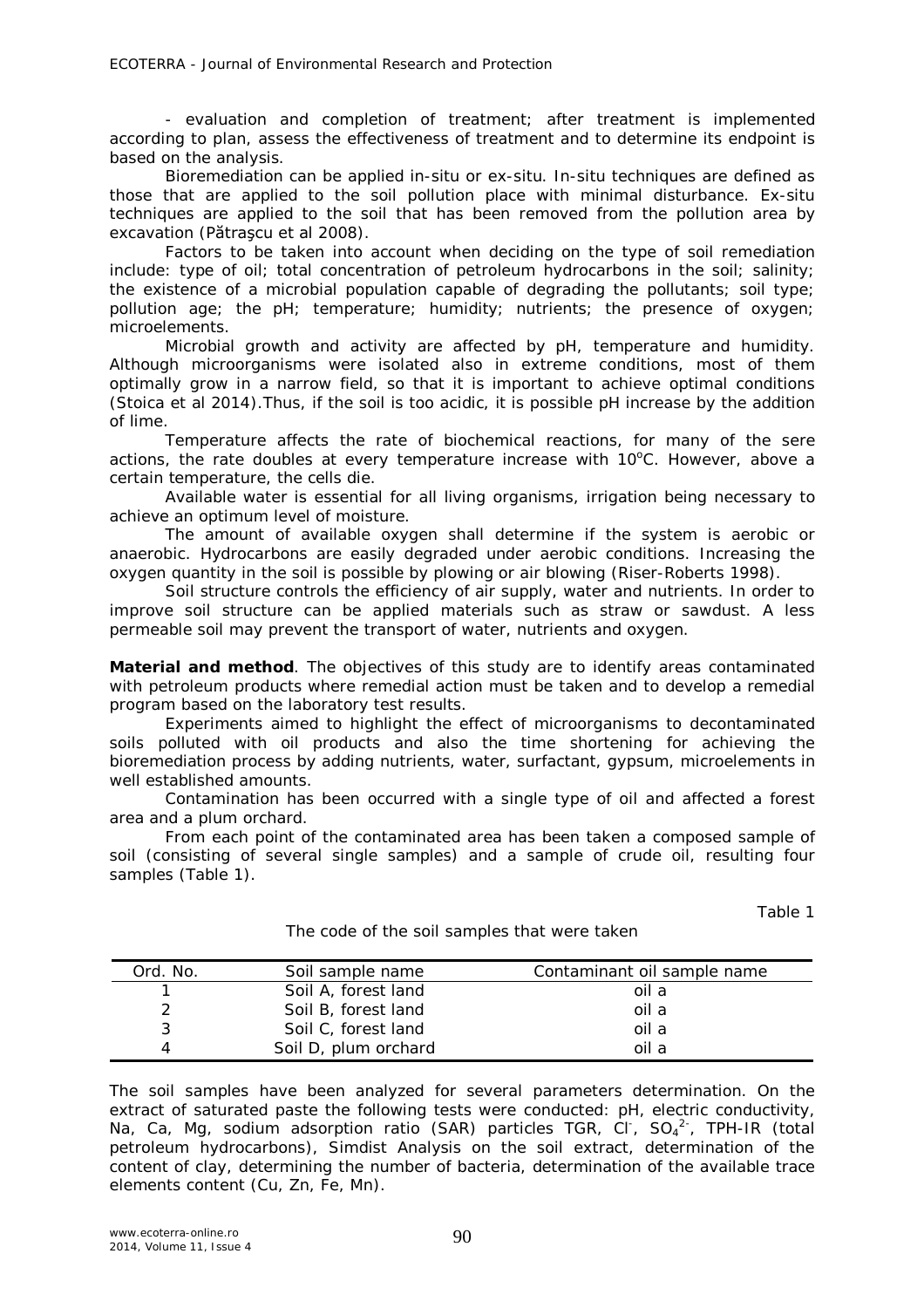Oil samples were analyzed for API density determination and by Simdist chromatographic method. After completing the tests, contaminated soils prepared as saturated paste have been put in plastic containers fo rbioremediation testing. In each container were added the following stimulating agents:

- nutrients - added monthly in equivalent amounts of N -  $30g/m^2$ , P<sub>2</sub>O<sub>5</sub> - 12 g/m <sup>2</sup>, K - 7 g/m<sup>2</sup> until it will be obtained the optimum ratio C:N:P:K;

- water;

- loosening agents 5-10 kg/m<sup>2</sup>;

- biodegradable surfactant 3 l/m<sup>2</sup> asa 10% solution ;

- trace elements (Cu, Zn, Fe, Mn, Mo, W, Se) ;

- gypsum - to improve saline soils - added after 6months in maximum dose of  $1000 g/m<sup>2</sup>$ .

After every six months were checked TPH (total petroleum hydrocarbons content) and SAR (sodium ratioa dsorbed) and was recalculated the treatment time with nutrients and gypsum.

The most important factors for the biodegradation of crude oil are: the total petroleum hydrocarbons content (TPH), electrical conductivity (EC), the presence of microorganisms in an adequate number, clay content, oil density, pollution age, pH.

**Results**. Analyzed parameter values obtained by laboratory analysis are presented in Table 2.

Table 2

The parameters values of the soil samples

| Ord<br>No. | Soil<br>sample<br>code | primary<br>mq/kg | TPH-IR Bacteria<br>,MPN/<br>a soil | D <sup>H</sup> | Electrical<br>conductivity<br>$\mu$ S/cm | Na,<br>mg/<br>kα | Ca,<br>mq<br>κa | Mg,<br>mg/<br>ka | PS,<br>% | <b>SAR</b> | CI,<br>mg/<br>KО | SO <sub>4</sub><br>mg/kg | Clays<br>$<$ 2 $\mu$ m | Particles<br>$<$ 20 $\mu$ m |
|------------|------------------------|------------------|------------------------------------|----------------|------------------------------------------|------------------|-----------------|------------------|----------|------------|------------------|--------------------------|------------------------|-----------------------------|
|            | Soil A                 | 13900            | $\geq 10^7$                        | 8.2            | 2060                                     | 230              |                 |                  | 78       | 6.6        | 375              |                          |                        | 22.5                        |
|            | Soil B                 | 21000            | $>10^{7}$                          | 8.31           | 2910                                     | 195              |                 |                  | 55       |            | 440              | 25                       | 7.8                    | 28.88                       |
|            | Soil C                 | 119600           | $>10^{7}$                          | 8.45           | 590                                      | 52               |                 |                  |          | -6         | 40               | 14                       | 0.2                    | 33                          |
|            | Soil D                 | 100900           | $>10^{7}$                          | 8.06           | 1200                                     | 1980             | 39C             |                  | 107      | 22         | 390C             | 270                      | 0.4                    | 36                          |

Table 2 (continuation)

The parameters values of the soil samples

| Ord<br>Nο | Soil<br>Sample<br>code | API<br>Density of<br>the<br>contamina<br>-ting oil | TPH-IR<br>initial<br>$*10^{-2}$<br>mg/kg | Final<br>TPH-IR<br>$*10^{-2}$<br>mg/kg | Primary<br>TPH-<br>GC,<br>$*10^{2}$<br>mg/kg | Final<br>TPH-<br>GC,<br>$*10^{2}$<br>ma/ka | C18/<br>Fitan<br>oil | C18/<br>Fitan<br>soil | Area<br>peaks/<br>primary<br>Squalan | Area<br>peacks /<br>final<br>Squalan | Fe,<br>mg/<br>кg | Ċи<br>mg/k<br>g | Zn.<br>mg/<br>кg | Mn,<br>mg/<br>кg |
|-----------|------------------------|----------------------------------------------------|------------------------------------------|----------------------------------------|----------------------------------------------|--------------------------------------------|----------------------|-----------------------|--------------------------------------|--------------------------------------|------------------|-----------------|------------------|------------------|
|           | Sol A                  | 45                                                 | 139                                      | 99                                     |                                              |                                            | 2.5                  | 2.5                   |                                      |                                      | 50               |                 | 0.3              | 280              |
|           | Sol B                  | 34                                                 | 210                                      | 127                                    | 200                                          | 98                                         | 2.31                 | 2.3                   | .12                                  | 0.34                                 | 000              |                 | 5.9              | 360              |
|           | Sol C                  | 34                                                 | 1196                                     | 839                                    | 800                                          | 239                                        |                      | .68                   | 0.55                                 | 0.33                                 | 2900             | 7.5             | 42               | 480              |
|           | Sol D                  | 34                                                 | 1009                                     | 578                                    | 920                                          | 248                                        |                      | .26                   | 4.09                                 | 0.62                                 | 3200             | 15.8            | 54               | 270              |

Upon the test results were calculated the necessary nutrient quantities, amendments (gypsum - TGR), straw (Table 3), biodegradable surfactant and trace elements for each sampling point, in order to obtain optimal conditions for biodegradation of crude oil (Table 4).

Table 3

| Necessary nutrients quantities |  |
|--------------------------------|--|
|                                |  |

| Ord.<br>No. | Soil<br>Sample<br>code | TPH-<br>IR,<br>mg/kg | $mq$ N/<br>ka soil<br>necessary | $mq$ P/<br>ka sol<br>necessary | $mq$ K/<br>ka sol<br>necessarv | <b>NPK</b><br>treatment<br>months | TGR.<br>t/ha<br>total    | TGR<br>$q/m^2$<br>step I | TGR.<br>$a/m^2$<br>step II | TGR.<br>$q/m^2$<br>step III |
|-------------|------------------------|----------------------|---------------------------------|--------------------------------|--------------------------------|-----------------------------------|--------------------------|--------------------------|----------------------------|-----------------------------|
|             | Soil A                 | 13900                | 596                             | 119                            | 119                            | 6                                 | $\overline{\phantom{a}}$ |                          |                            |                             |
| 2           | Soil B                 | 21000                | 900                             | 180                            | 180                            |                                   | $\overline{\phantom{a}}$ |                          |                            | 0                           |
| 3           | Soil C                 | 119600               | 5126                            | 1025                           | 1025                           | 51                                | $\overline{\phantom{a}}$ |                          |                            | Ω                           |
| 4           | Soil D                 | 100900               | 4324                            | 865                            | 865                            | 43                                | 11.7                     | 1000                     | 170                        |                             |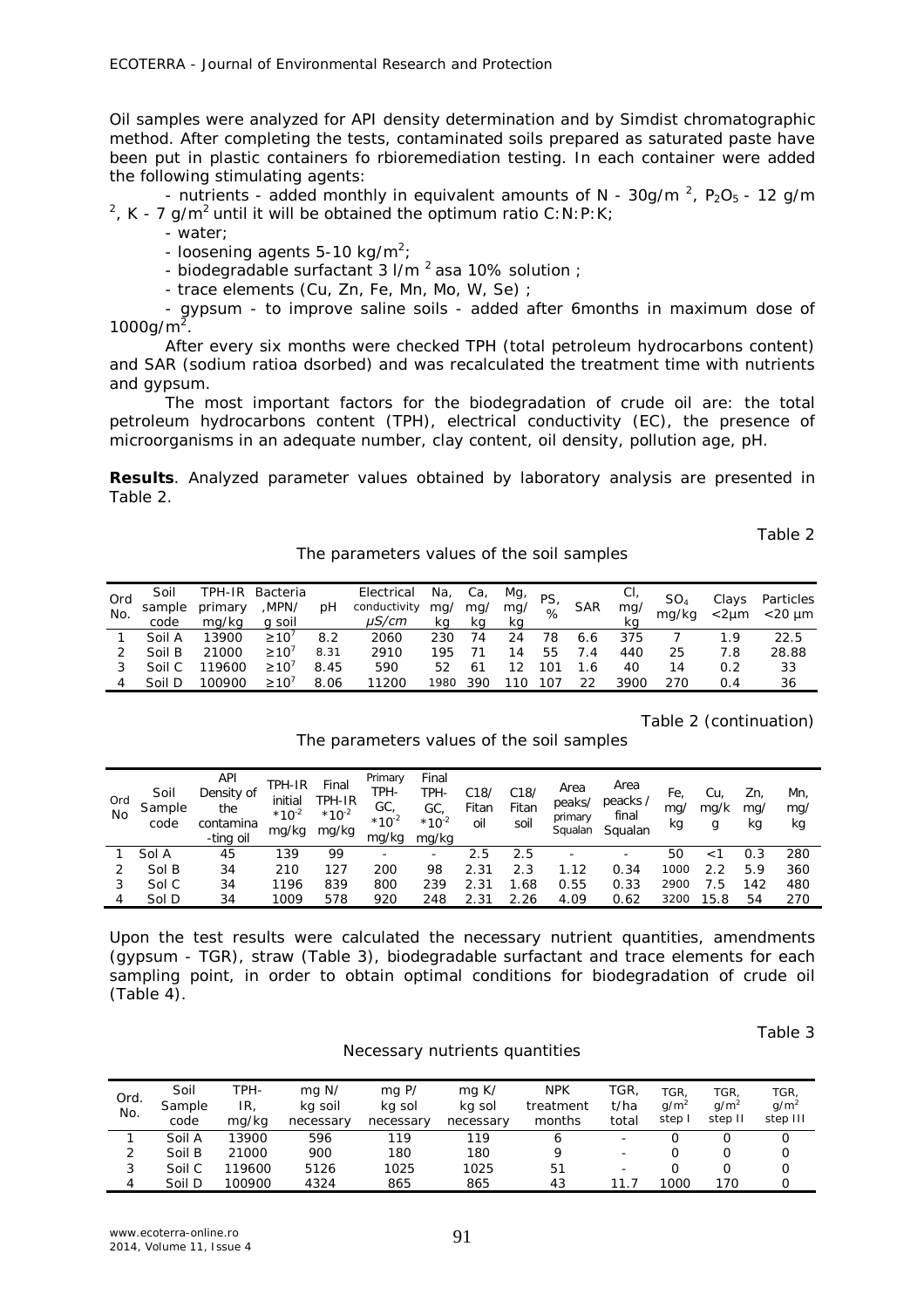For a proper aeration of the soil and for incorporating of nutrients, straw, trace elements, in order to improve the biodegradation of the crude oil were performed agricultural work (manual o rmechanized) periodically (monthly).

Table 4

| Ord.<br>No. | Soil<br>Sample<br>Code | Mo,<br>$g/m^2$ | Se,<br>$g/m^2$ | W,<br>$q/m^2$ | Fe,<br>$g/m^2$ | Сu,<br>$g/m^2$ | Zn,<br>$g/m^2$ | Straw.<br>kg/m <sup>2</sup> | Biodegradable<br>Surfactant<br>Solution $10\%$ , $1/m^2$ |
|-------------|------------------------|----------------|----------------|---------------|----------------|----------------|----------------|-----------------------------|----------------------------------------------------------|
|             | Soil A                 | 0.3            | 0.15           | 0.06          |                | 0.45           | 1.5            | 10                          |                                                          |
| 2           | Soil B                 | 0.3            | 0.15           | 0.06          |                |                |                | 10                          |                                                          |
| 3           | Soil C                 | 0.3            | 0.15           | 0.06          |                | Ο              |                | 10                          |                                                          |
| 4           | Soil D                 | 0.3            | 0.15           | 0.06          |                |                |                | 10                          |                                                          |

## Required trace elements and surfactant quantities

**Discussion**. For soil sample A used as forest land, it is proposed to realize the monthly nutrient application for 6 months. Under the proposed conditions, the soil can be remedied in 1-2 years. Because the primary TPH-IR of the soil is less than 3%, it can be cultivated with plants (willow, poplar), which by phytoremediation process accelerates the restoration of the soil properties.

On the soil sample B used as forest land it will be monthly applied nutrient for 9 months. Using the proposed treatment, the soil will be bioremediated in 1-2 years. Cultivating the land with plants (willow, poplar) accelerates the restoration of the soil properties through phytoremediation.

For soil sample C, used as forest land it is proposed to monthly apply nutrient for 51 months. Under the proposed conditions, the soil can be remedied within 4-7 years. After every six months it is necessary to determine TPH from soil in order to track progress of the bioremediation. When the TPH is below 1% for C10-C40 components (GC-SimDist analysis) or 3% for TPH-IR (whichever is obtained faster) soil can be cultivated with plants (willow, poplar), which in the phytoremediation process accelerates restoration of soil properties.

For soil sample D, used as a plum orchard it is proposed a monthly applying treatment for up to 43 months. Gypsum is used in the total amount of 1170 g/m<sup>2</sup> for correcting the balance between Na and Ca+Mg, and for eliminating the salted water. The gypsum should be applied in two stages:

- stage I: 1000 g/m<sup>2</sup>;

- stage II:  $170$ g/m<sup>2</sup> (applied 6 months after stage I).

For a good soil aeration and for nutrients raw, trace elements incorporation, in order to improve the biodegradation of crude oil it is necessary to perform agricultural work (plowing, disking) before the cultivation of plants.

The soil sample originally had a total petroleum hydrocarbons (TPH-IR) of 100.900 mg/kg and was affected by salt water pollution.

The estimated time for bioremediation process is about 6-8 years. After every six months it is necessary to determine TPH from soil in order to track the progress of the bioremediation process. When the TPH is below 1% for C10-C40 components (GC-SimDist) or 3% for TPH-IR (whichever is obtained faster), soil can be cultivated with plants (alfalfa, oats), which by the phytoremediation process accelerates the restoration of soil properties.

**Conclusions**. The most important factors for evaluating the biodegradability of oil are: the total petroleum hydrocarbons content (TPH), electrical conductivity (EC), the presence of microorganisms in an adequate number, content of clay, oil density, age pollution, pH.

Soil bioremediation using the appropriate type of pollutant treatment is effective. Biremediation may be an option if are known the parameters of the contaminated soil and the contaminant properties.

On the basis of the analysis of soil and of the contaminant can be achieved a treatment prescription and can be estimated the time required for bioremediation.